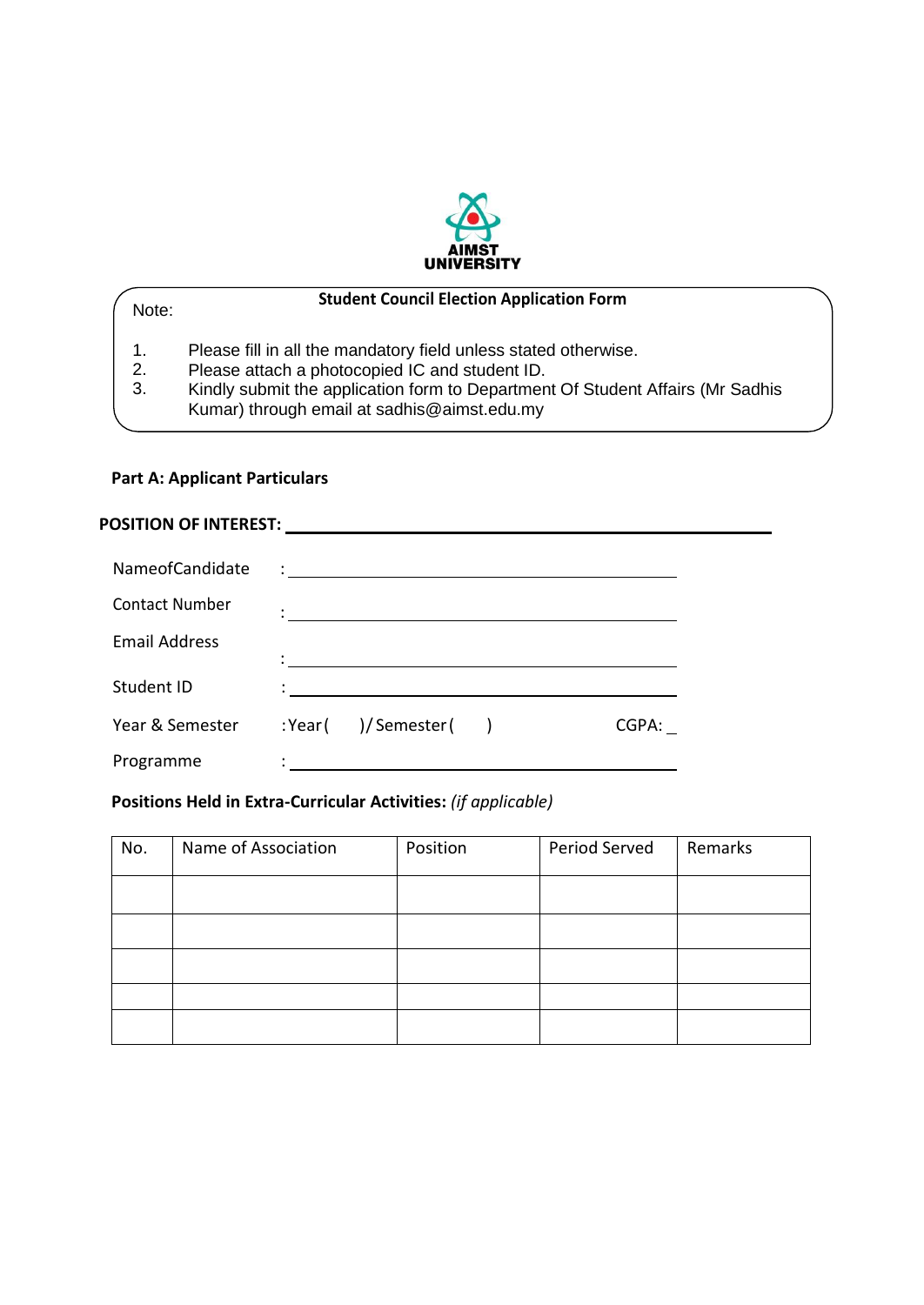# **Academic' Achievements:** *(ifapplicable)*

| No. | Name of Event | Achievement | Remarks |
|-----|---------------|-------------|---------|
|     |               |             |         |
|     |               |             |         |
|     |               |             |         |
|     |               |             |         |

# **Extra-Curricular Activities:** *(ifapplicable)*

| No. | Name of Event | Achievement | Remarks |
|-----|---------------|-------------|---------|
|     |               |             |         |
|     |               |             |         |
|     |               |             |         |
|     |               |             |         |
|     |               |             |         |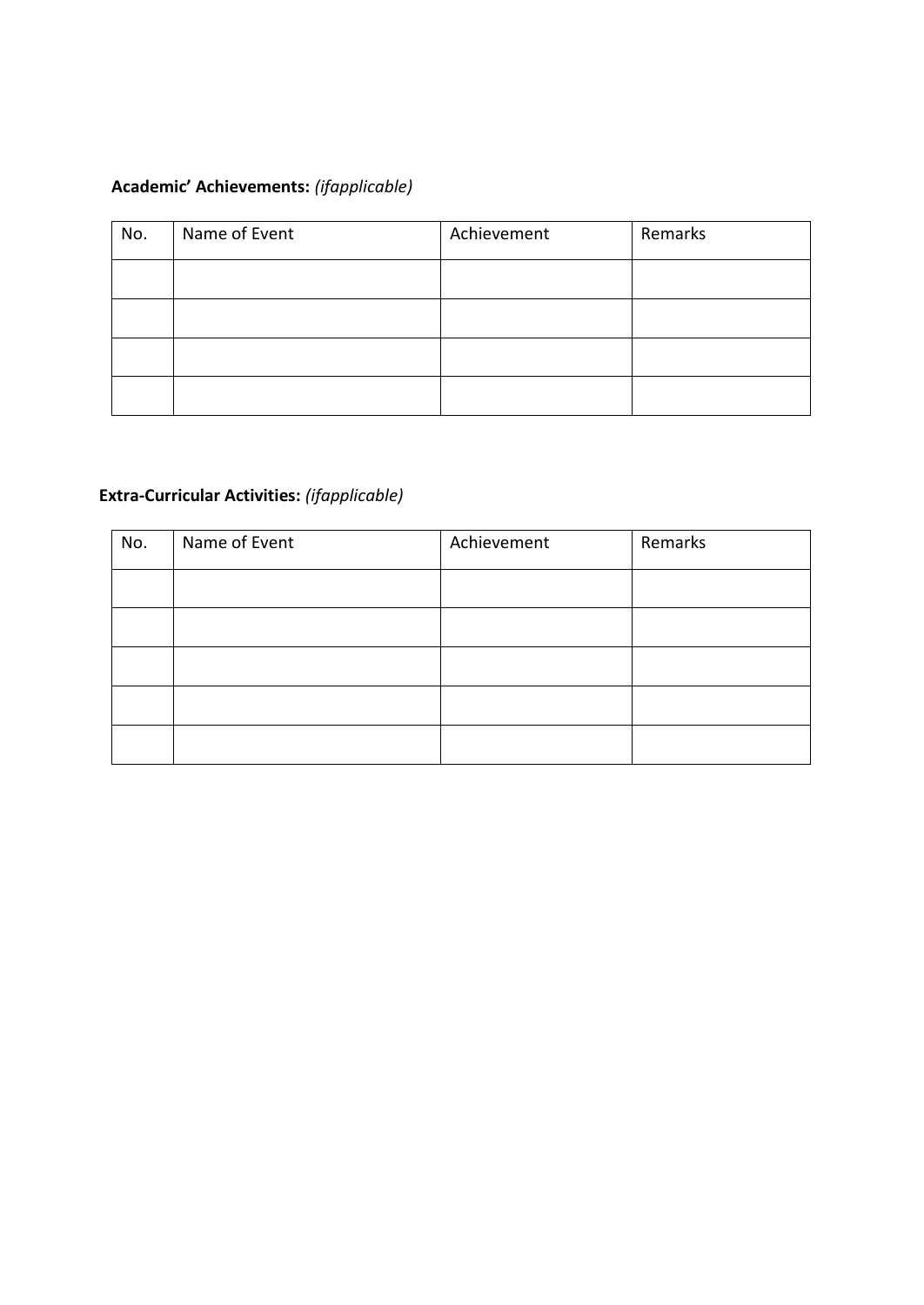## **Student Council Election Rules**

### **Registration:**

1. The purpose of the election is to seek qualified candidates to fill the available positions.

#### **Qualifications:**

- 1. All candidates **MUST** have and maintain a C.G.P.A. of 2.0 or above.
- 2. For President, Deputy President, Secretary and Treasurer shall maintain at least with 2.5 C.G.P.A
- 3. All candidates **MUST** have completed at least (18 Months) of study at AIMSTUniversity
- 4. All candidates should be in good financial standing with the AIMST University.
- 5. All candidates should be **registered** students for the semester in which the nomination is opened.
- 6. All candidates **MUST** scan and email their completed nomination forms with required supporting documents to the Returning Officer on or before the final day of nomination by 5.00pm

All Nominees shall have fourteen (14) clear business days to campaign to the student population.

- 1. All Nominees reserve the right to choose their preferred medium to campaign.
- 2. All Nominees must conduct their campaigns in accordance with the policies that govern the AIMST University.
- 3. All Nominees, before the beginning of the campaign process, must inform the Returning Officer of all media intended to be used for campaigning.
- 4. All campaign material must be vetted by the Department of Student Affairs before the campaigning process.
- 5. All Nominees must present their manifesto to the student population within the seven (14) day campaign period.
- 6. All Nominees must respect the other Nominees and their properties.
- 7. All Nominees must build their campaigns around facts.
- 8. All Nominees have the right to a free and fair campaign and election season.
- 9. The Returning Officer reserves the right to withdraw any Nominee from the election if he/she finds that:
	- The Nominee is hindering the process of a free and fair election.
	- The Nominee has intentionally disregarded the policies of the AIMST University.
	- The Nominee intentionally disrespects another Nominee in any way or defaces the property of any other Nominee.

If a Nominee has been removed from the election, it is the Nominee's responsibility to remove all campaign materials from all mediums used.

10. On the final day of campaigning all Nominees are responsible to remove all materials from **ALL** platforms used to campaign. Failure to comply with this requirement will lead to the Returning Officer withdrawing such a Nominee from the race with immediate effect.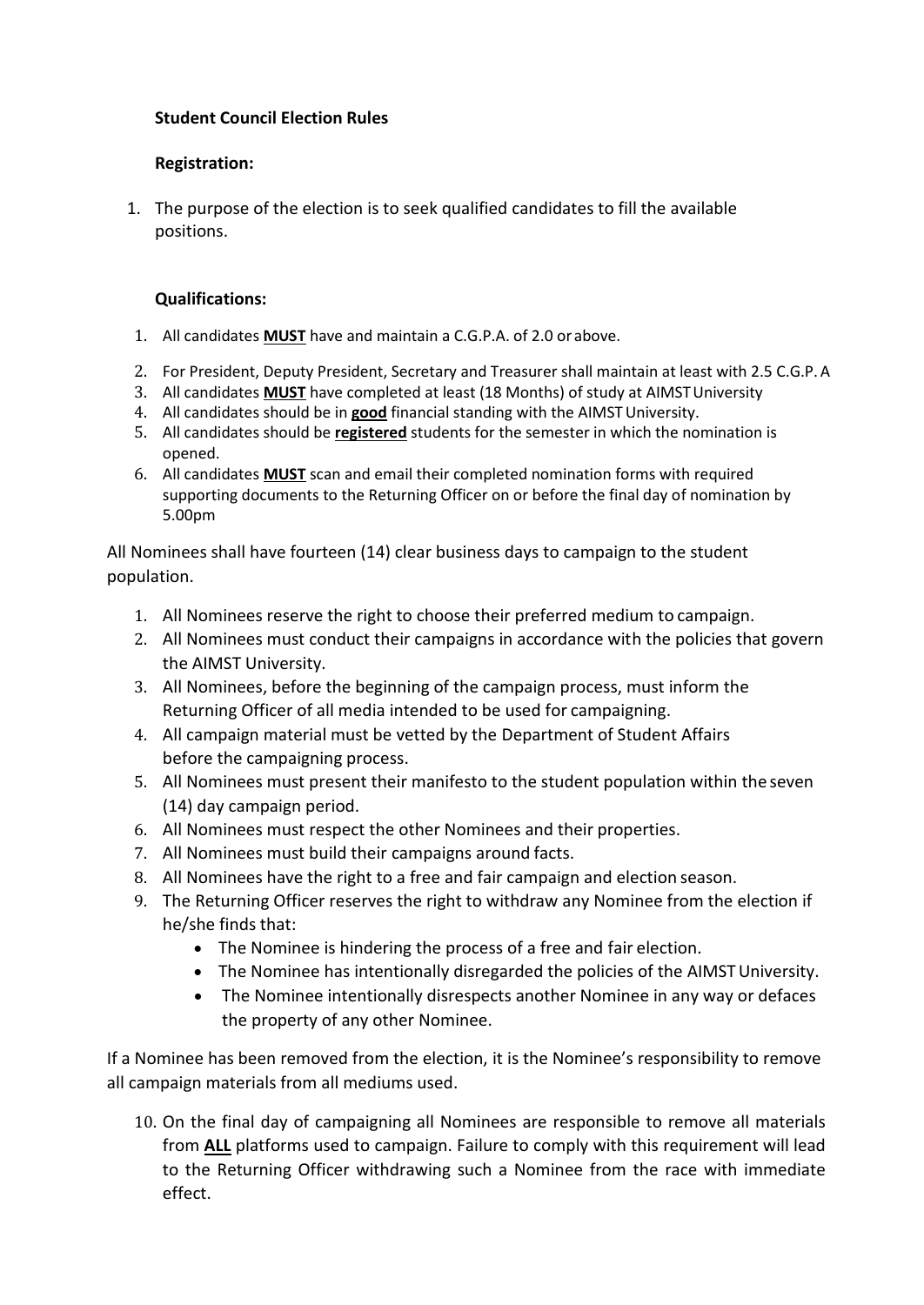### **Campaigning in Hostels:**

- 1. All campaigning held in the University's hostels must be in compliance with the regulations set by the Department of Student Affairs
- 2. Candidates must respect the rights of the residents who refuse campaigning in their rooms, suites, or residential halls of the hostel.
- 3. All campaign materials distributed in the residence halls, with the exception of those on the general bulletin boards, must be given directly to hostelresidents.

#### **Banner:**

- 1. The placement of banners is subject to approval from the Department of Student Affairs.
- 2. Each team is advised to submit a draft sketch of the intended banner and the proposed space (to display their banners) to the RO Officer for approval before printing.

#### **Publicity Booth:**

- 1. Teams are allowed to set up publicity booths in the Student Center Lobby to distribute their materials and mingle with students; this must receive prior approval from the Student Affairs Division.
- 2. Each team wishing to do so must first complete the Facilities Booking Form and submit it to the Student Affairs Division.
- 3. No tokens, gifts or money shall be distributed by candidates to the students in relation to the election.
- 4. Booths are subject to availability and approval by the Student Affairs Division.

Teams are advised to consult the Student Affairs Division or Returning Officer if there are any doubts in order to avoid misunderstanding of the rules stipulated in this document. The Election Committee may continue to enact new rules and regulations to ensure a smooth election process.

#### **Election:**

E-voting will be implemented. All active students are automatically registered to vote online through a portal set up by IT & AV Division on the voting day. Candidates are not allowed to campaign during the voting period.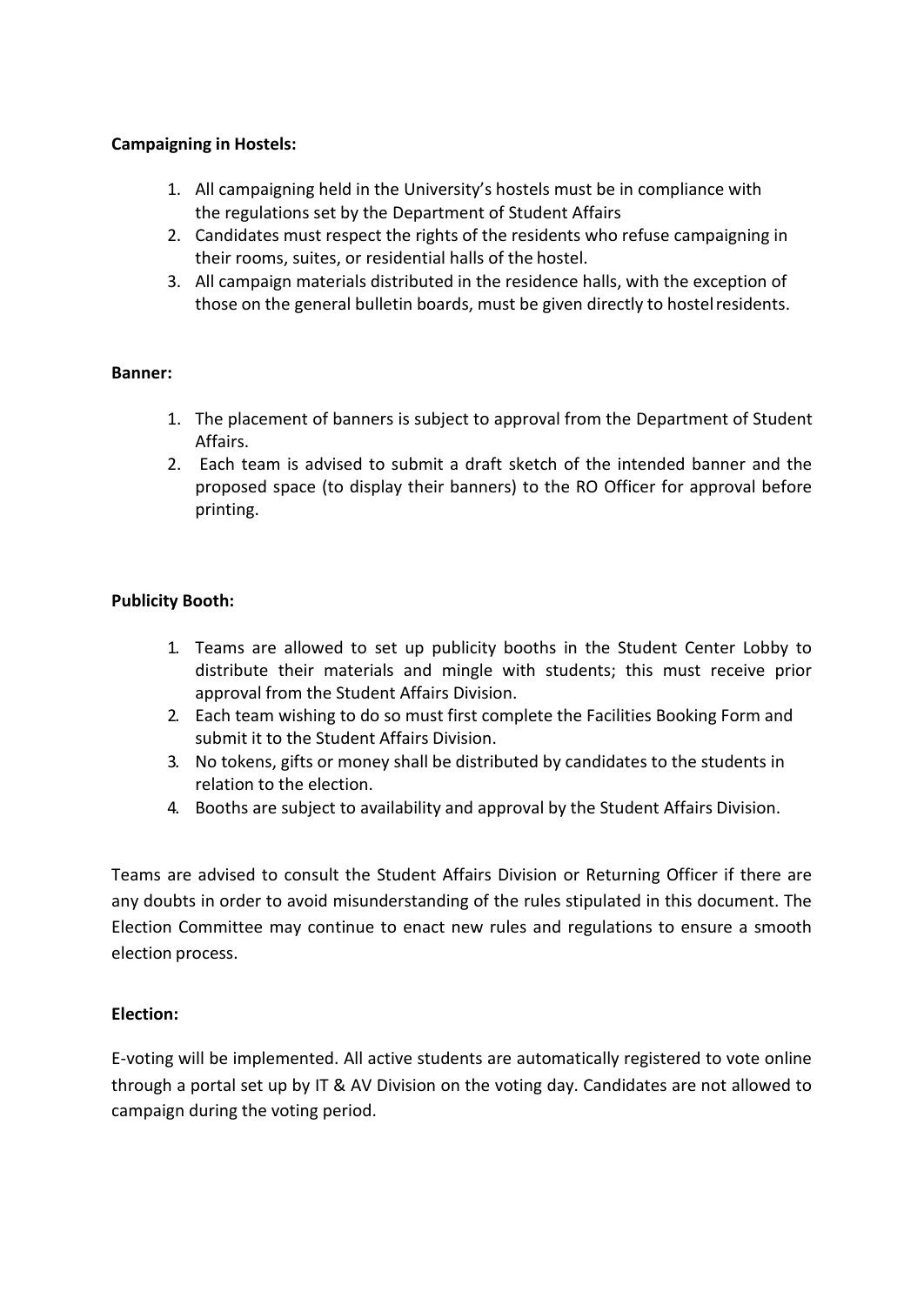## **Announcement of Results:**

At 6:30PM, the Deputy Vice- Chancellor (Student Affairs) will check and finalise the results through the Online Voting Portal, accompanied by the Election Committee Members and representative from students. The results shall be verified and endorsed by the Deputy Vice-Chancellor of the Student Affairs. Once the verification process is complete, all candidates are required to be present at the Student Centre Lobby and the Deputy Vice-Chancellor (Student Affairs) will make an official announcement of the results for the Student Council Election 2021.

The official results will also be announced through all the available platform of AIMST University the day after the election.